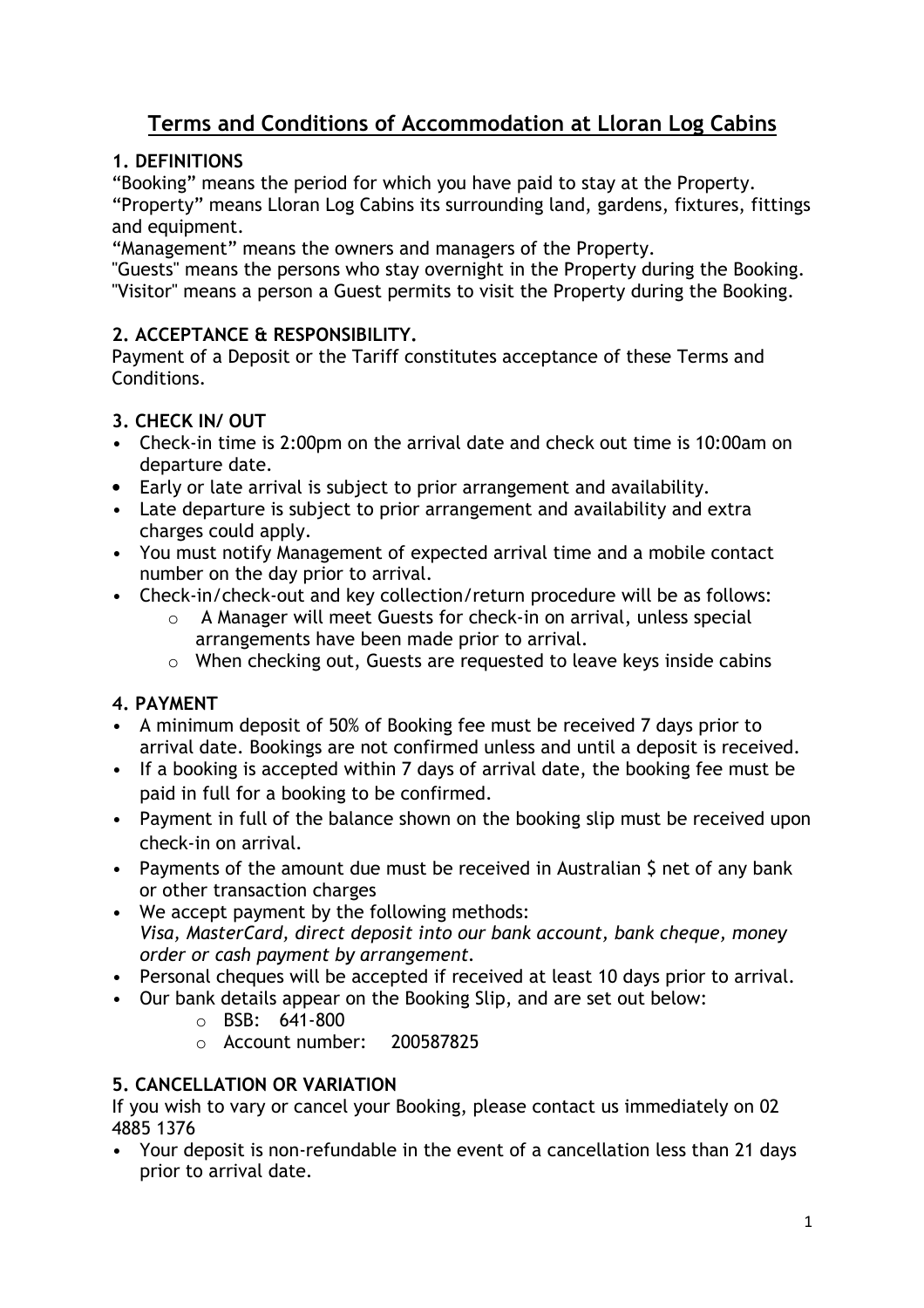- If you have paid more than the deposit or paid in full and cancel your Booking less than 21 days prior to arrival date, you will be refunded all payments except the deposit
- Should you be eligible for a refund it will be made through your chosen payment method at time of Booking.
- A variation of the Booking which reduces the number of nights stay will be treated as a cancellation of the Booking in respect of those nights.
- A variation of the Booking which reduces the number of guests will be treated as a cancellation of the Booking in respect of those guests.
- An administration charge of \$25.00 may be charged for any variation or cancellation at Management's discretion.
- If Management is able to relet the Property for the period cancelled a further refund will be made less an administration charge of \$25.00
- We have a minimum nights stay policy of 2 nights on weekends. No refund will be made for a cancellation to the extent that it breaches our minimum nights stay policy, unless we are able to re-let the cabin for the additional night/s.

## 6. SECURITY BOND

- A credit card authorisation must be provided to Management upon confirmation of your Booking
- Any damage, loss or expense incurred by Management as a result of your breach of these Terms & Conditions will be charged against the Guest's credit card. Examples include but are not limited to any breakage, damage or excess cleaning requirements, extra Guests or Visitors beyond those declared. We agree to ensure that any sum for damages, loss or additional expense to be charged to your credit card will be notified to you within 48 hours of departure date by telephone or e-mail communication.
- After 48 hours from departure, Management accepts that Guest credit card authorisation lapses, and warrants that the credit card details provided for security purposes will be destroyed.

## 7. UNAVAILABILITY

If the Property becomes unavailable for your occupancy due to unforeseen circumstances (eg. fire, storm, damage, etc) then Management will inform you immediately and endeavour to obtain suitable alternative accommodation for your occupancy; failing which any moneys paid will be refunded in full.

## 8. PARTIES & FUNCTIONS

Parties and functions require prior approval at the time of Booking and special conditions could apply including extra charges, guests remaining responsible for persons attending, no disturbance of neighbours, no undue noise, silence when entering and leaving the premises, no behaviour likely to cause damage to property or offence or embarrassment to others, all noise to cease by 10pm.

- Breach of this condition may result in immediate termination and eviction without refund and extra charges for security, cleaning, garbage removal, wear and tear, repairs etc.
- Guests occupying more than one cabin must not transfer furniture, appliances, cutlery, crockery or other chattels to another cabin without Management's express permission. Failure to observe this provision could result in additional costs charged to the Guest's credit card.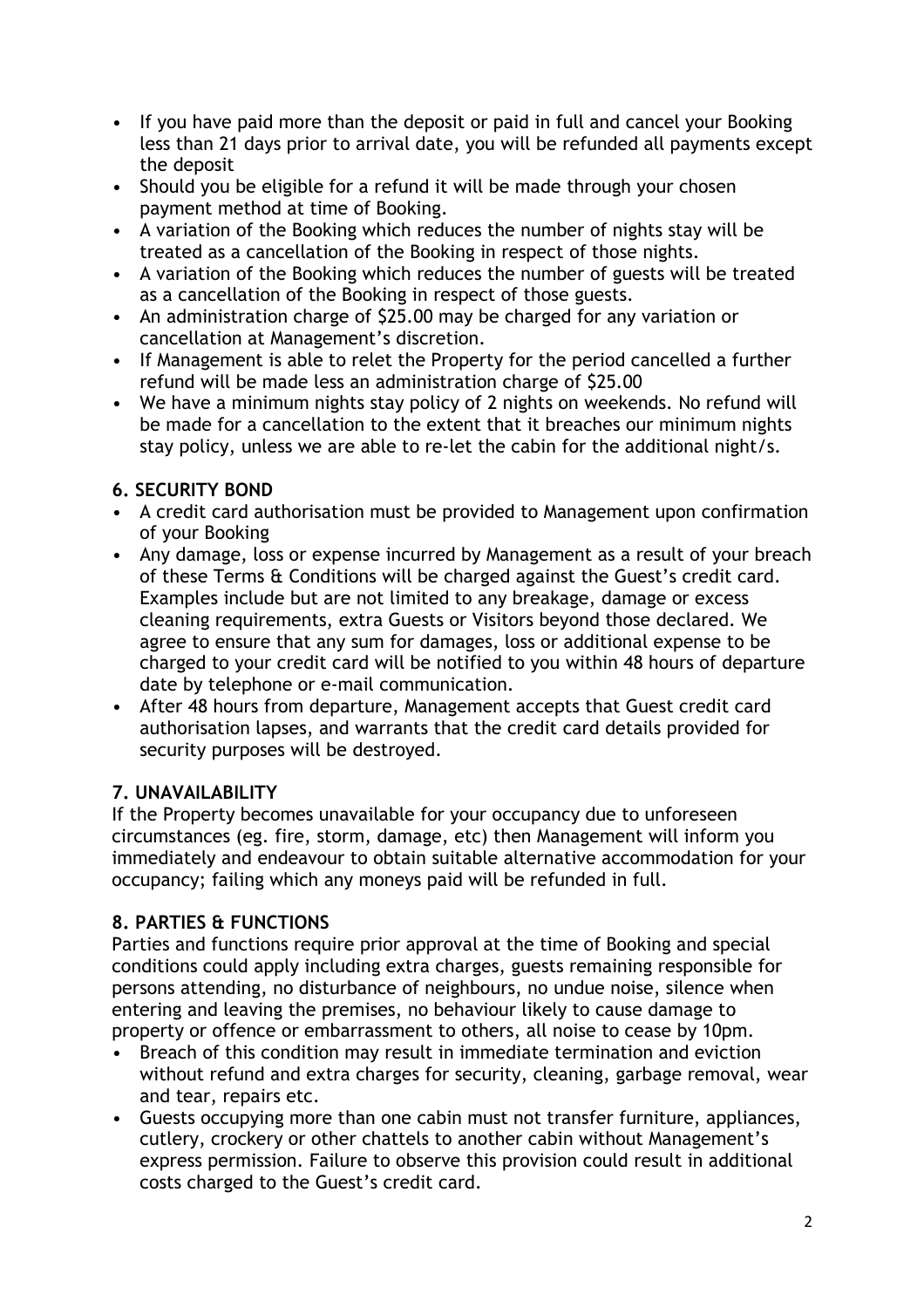## 9. PARKING

Guests are permitted parking for one vehicle per cabin occupied, unless prior arrangements are agreed with Management. Trucks, horse floats and other vehicles with a clearance height above 2 metres can only be driven onto the property by prior agreement. Guests are requested to park adjacent to their cabins in a diagonal parking manner.

## 10. LINEN AND TOWELS

Guests must provide their own food, toiletries and linen (sheets, pillow slips and towels.

- We supply pillows, blankets, doonas, tea-towels, dishcloths, hand towels and bathmats which must be left where supplied in the kitchen or bath room on departure.
- We are able to supply linen (sheets, pillow slips & bath towels) if required, for an additional charge of \$12.50 per person when ordered with a booking.
- Guests who arrive without linen will be provided with linen at an additional charge of \$15.00 per person booked.

## 11. COMMON AMENITIES

Guests are free to make responsible use of common amenities, such as the barbeque pavilion, tennis court, table tennis table, totem tennis or volleyball sets, having regard for the comfort and privacy of other Guests.

- Bottled gas is provided for the barbeque; gas must be turned off at the bottle at the completion of barbeque use. Guests must advise Management if gas supply is exhausted.
- Guests are requested to leave the barbeque and pavilion in a clean and tidy state for the use of other Guests. All rubbish must be placed in rubbish bins provided, and any breakages or malfunctions advised to Management promptly.
- Used tennis racquets and tennis balls may be borrowed by Guests from a cupboard in the barbeque pavilion for use on the tennis court. All borrowed equipment must be replaced in the cupboard.

## 12. PETS

Some pets (dogs are welcome) are allowed at the Property, by arrangement. Dog owners are responsible for cleaning up after their dogs both within and outside the property. Well-behaved dogs are allowed inside cabins, but not allowed on furniture at any time. Any evidence of pets on furniture may incur extra cleaning fees.

- Guests must not leave dogs alone inside or outside cabins, unless they are restrained in a suitable manner agreed with Management. This may include a suitable chain in an acceptable location, or locked within designated dog cages or enclosures as provided. Guests must not lock pets inside parked vehicles.
- Guests must provide their own suitable plastic bags, and pick up all dog manure promptly, depositing it in the designated rubbish bins provided outside the cabins.
- Guests must restrain their dogs from contact with other guests, other pets, native wildlife or cattle at all times, and are personally liable for any injury, noise (barking, yelping, whining) or other discomfort incurred to other guests.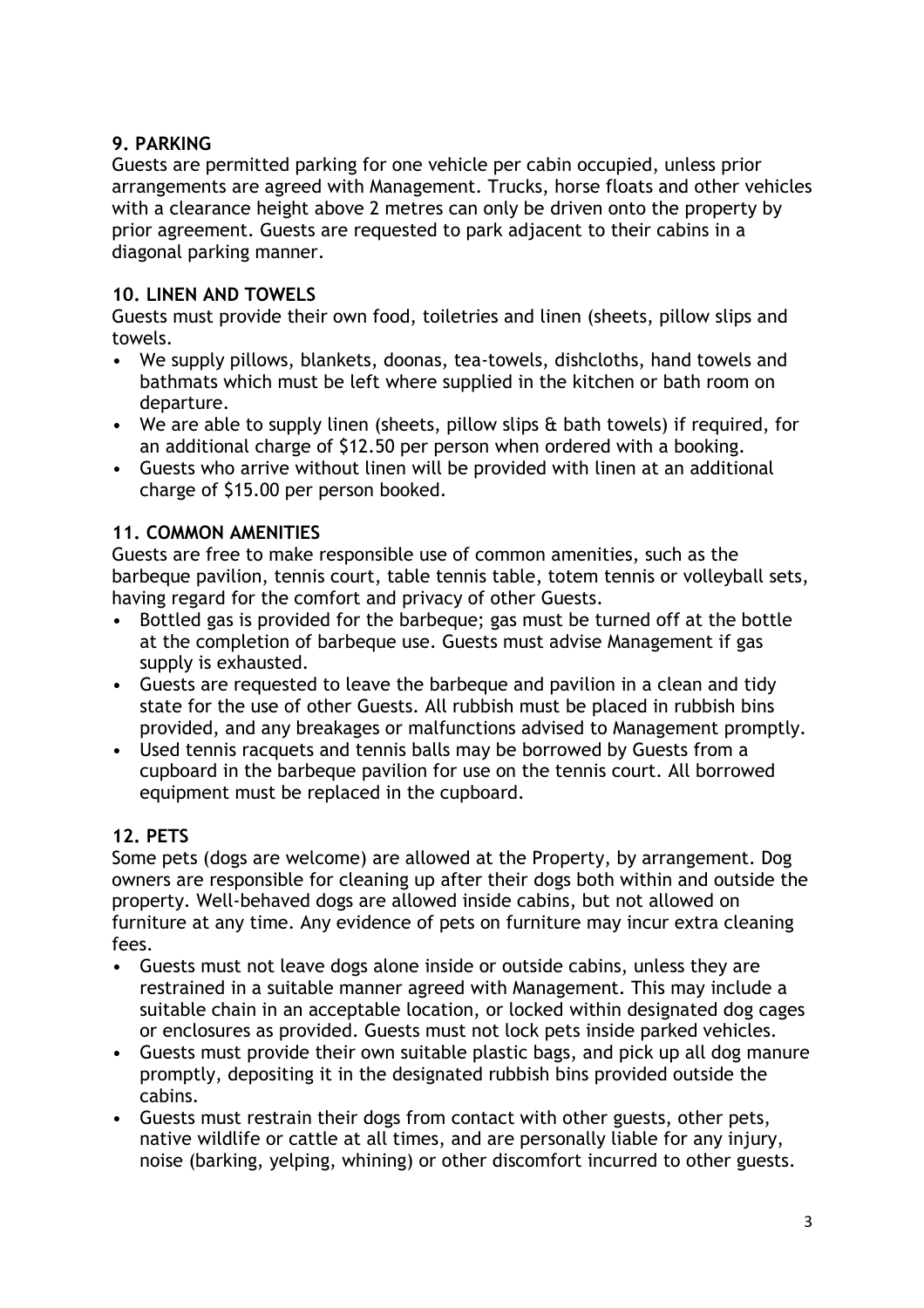#### 13. RUBBISH DISPOSAL AND RECYCLING

Guests are requested to use the rubbish bins provided inside the cabins.

- When cabin bins are full, bags should be removed and deposited in the rubbish bins provided on the verandahs.
- Glass and plastic bottles should be placed in milk crates provided on the verandahs for recycling
- Cardboard boxes should be placed either in milk crates provided, or alongside the rubbish bins provided on the verandahs.
- Foodstuffs must not be left unsecured inside or outside cabins, lest they attract rodents or other wildlife.

#### 14. WOOD FIRES AND GAS HEATING

Either gas heating or provision for a wood fire is supplied to all cabins. If gas or wood fires are likely to be a hazard for Guests or their children, an electric oilcolumn heater may be supplied as an alternative at Management's discretion.

- Guests are not permitted to leave the property with a gas fire burning in their cabin/s. If gas fires are left lighted in unattended cabins, Management reserves the right to enter the cabin to extinguish the gas fire.
- Guests are not permitted to burn gas fires overnight without suitable cabin ventilation. Gas fires may only be operated overnight on the lowest possible setting.
- Sufficient kindling and firewood is supplied for adequate heating for the duration of the Guest's Booking. Additional firewood can be supplied at additional cost to the Guest, or can be obtained locally at other outlets.
- Firelighters are only supplied at Management's discretion when requested by Guests.
- Guests must not burn wood fires with the fire-place doors open at any time.
- Guests must not permit children to light, stoke or otherwise touch wood fires or matches at any time. Damage to floors, furnishings or structures resulting from the operation of wood fires will be charged to Guest's credit cards.
- Permanent beds are supplied with electric blankets, and bedrooms are only supplied with heaters when requested by Guests at Management's discretion.

#### 15. FANS AND AIR CONDITIONERS

Air conditioning is not provided for Lloran Log Cabins. In unseasonably hot or humid conditions, fans may be provided if requested. Guests are permitted to provide their own portable fans or air conditioners by arrangement.

#### 16. EMERGENCIES

In the event of any emergency, such as fire, explosion, accident, serious illness, flooding, falling trees or tree-limbs, or wildlife threats, Guests are required to notify Management immediately on the telephone numbers supplied.

- In the event of an emergency requiring evacuation of cabins, Guests must assembly at the designated Muster Point.
- In the event of fire, explosion, accident or serious illness, Guests should call 000, give the nature of the emergency, their name and the address of the property: 100 Yeola Rd, Robertson. Management must then be advised immediately.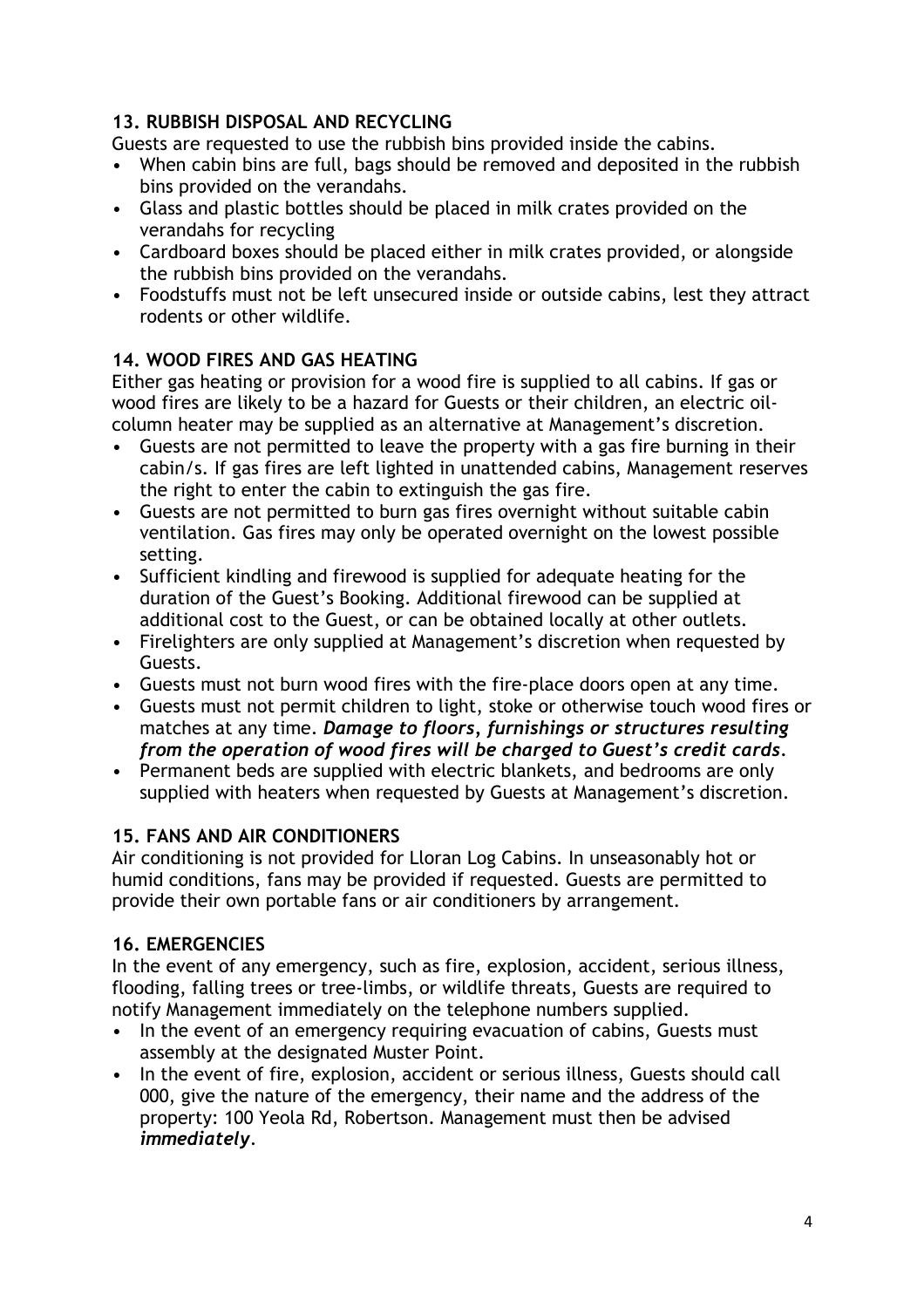#### 17. YOUR OTHER RESPONSIBILITIES

You must comply with all applicable Lloran Log Cabins House Rules and all instructions from Management and the caretakers of the Property concerning occupancy, property, health, safety and quiet enjoyment of the Property and our neighbours.

- You are responsible for damage, breakages, theft and loss of the Property and any part of it during your stay. You must notify us of this immediately. Management may recover from you repair or replacement cost (at Management's discretion; normal wear-and-tear is exempt).
- Only the guests nominated and agreed in the Booking may stay in the Property overnight. If any other guests stay extra charges may apply or the agreement may be terminated without refund.
- Disturbance to neighbours or other Guests, including excessive noise, is prohibited and may result in termination and eviction without refund and extra charges may be made for security and other expenses.
- Before departure, all food must be removed from fridges, all rubbish put in the appropriate rubbish bins provided, and crockery and cutlery washed and packed away. The Property must be left in a clean and tidy condition.
- Extra cleaning charges may be incurred for the cleaning of dirty dishes, dishwasher, emptying the fridge, removal of excessive rubbish etc. Should the cleaning fee be more than the usual cost for cleaning the property, you will be charged the additional costs over and above the normal cleaning fee which will be charged to your credit card
- All furniture and furnishings must be left in the position they were in when you arrived
- The property should be vacated on time and secured.
- You are responsible for the safekeeping and replacement of accommodation keys. Duplicate keys will be provided if requested.
- Smoking is not permitted inside the cabins at any time.
- Smoking is permitted outside the cabins, provided all butts are disposed of in the designated rubbish bins provided outside the cabins.

#### 18. PROBLEMS OR COMPLAINTS

- In the case of any problem or complaint, you must inform Management at the earliest opportunity so Management has the chance to rectify the situation as quickly and efficiently as possible. You must allow repair/service access to the property during reasonable hours.
- Any complaint, which cannot be resolved locally, must be notified in writing to Management prior to departure from the Property.
- Failure to follow this procedure this may hinder the ability of Management to rectify the problem or complaint and reduce or extinguish any claim you may have.
- We recommend all guests purchase travel insurance since Management are not responsible for any injuries, illness or accidents that may occur whilst staying at Lloran Log Cabins.